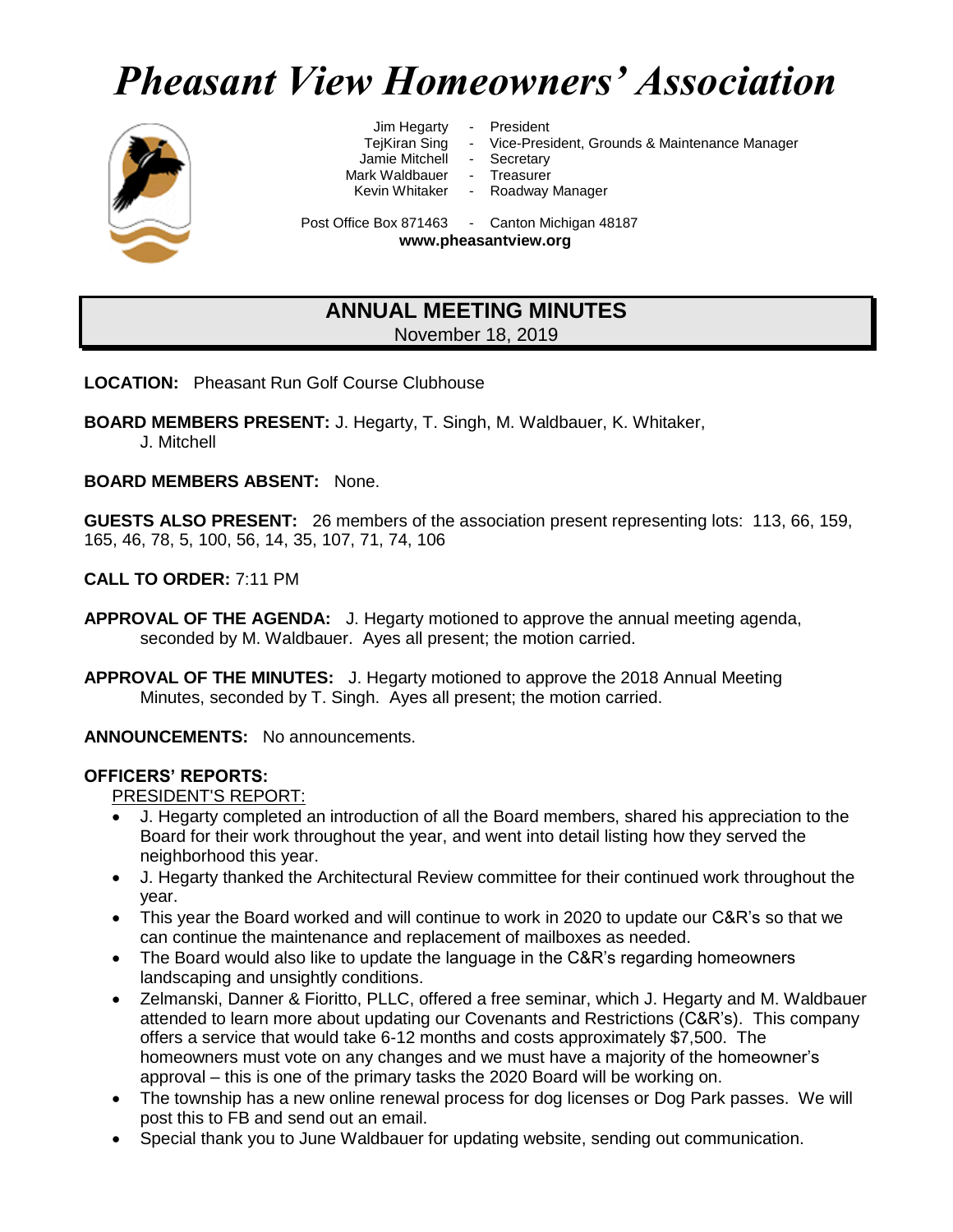$\checkmark$  J. Hegarty motioned to approve the President's report, seconded by K. Whitaker. Ayes all present; the motion carried.

## VICE PRESIDENT'S REPORT:

- T. Singh updated the group on the letters that have been sent to all the homeowners who have trees between their street and sidewalk that needed replacement. If the homeowner has not respond after a second letter from the Board, T. Singh then worked with Canton Township to have visits made to the homes that had still not responded. Lots 143 and 26 have still not replaced the trees. At this point they have until mid-Spring to comply or they will receive a ticket from the Township.
- We had a list of 12 houses who were sent letters regarding the unsightly conditions of their landscaping. Most homeowners complied. Lot 3 and Lot 134 will receive another letter. This is on hold until spring 2020.
- T. Singh encouraged people to reach out to the Board if you see an issue in the neighborhood that you think should be addressed. You can reach out to us through the Board email address: [Board@pheasantview.org.](mailto:board@pheasantview.org)
	- $\checkmark$  J. Hegarty motioned to approve the Vice President's report, seconded by M. Waldbauer. Ayes all present; the motion carried.

#### SECRETARY'S REPORT:

• Thank you - No Report.

## TREASURER'S REPORT:

- Happy to report that 100% of annual assessments have been collected.
- M. Waldbauer went through an explanation of the expenses, budget, balance sheet, etc.
- We have a credit from one lot that has pre-paid the 2020 annual assessment. On the Balance Sheet, this credit shows as a negative "Accounts Receivable" item, as no invoice has yet been created to apply this received payment.
- Our liability insurance will be due mid-December which is the largest expense still to come this year.
- An explanation of our involvement with the Pheasant Run Road Maintenance Association (PRRMA, our greatest expense) was given. This expense represents 69% of our budget; a fixed expense set annually by the PRRMA Board.
- There was a question asked about when assessments are due? M. Waldbauer responded with the date of March  $1<sup>st</sup>$ . A follow up question of will our dues be raised next year was asked. M. Waldbauer responded with, "We will not know until 2020 when the Board sets the amount".
	- $\checkmark$  J. Hegarty motioned to approve the Treasurer's report, seconded by K. Whitaker. Ayes all present; the motion carried.

#### **DIRECTOR'S and COMMITTEE REPORTS:**

#### ROADWAY MANAGER'S REPORT:

- PRRMA representatives took on a large road project in 2019 but there was no work done on our roads this year. In 2020, there will be some road repairs done in Pheasant View. There were some sidewalks that were scheduled to be fixed in September doing mud-jacking, but this was not done as of yet. Early spring those jobs will be handled first.
- The company who has done the roads has done the sidewalks but we will have two separate companies next year. The work will start around April/May 2020.
- The list of addresses requiring sidewalk repair will posted on our website for homeowners to add comments and review. Including what are the parameters that would be considered and how to talk about the slabs – for example how far from the driveway.
- There was a question posed about fire lane signage. K. Whitaker responded letting people know that multiple [HOA] Boards have decided not to install NO PARKING FIRE LANE signs due to esthetic and financial concerns.